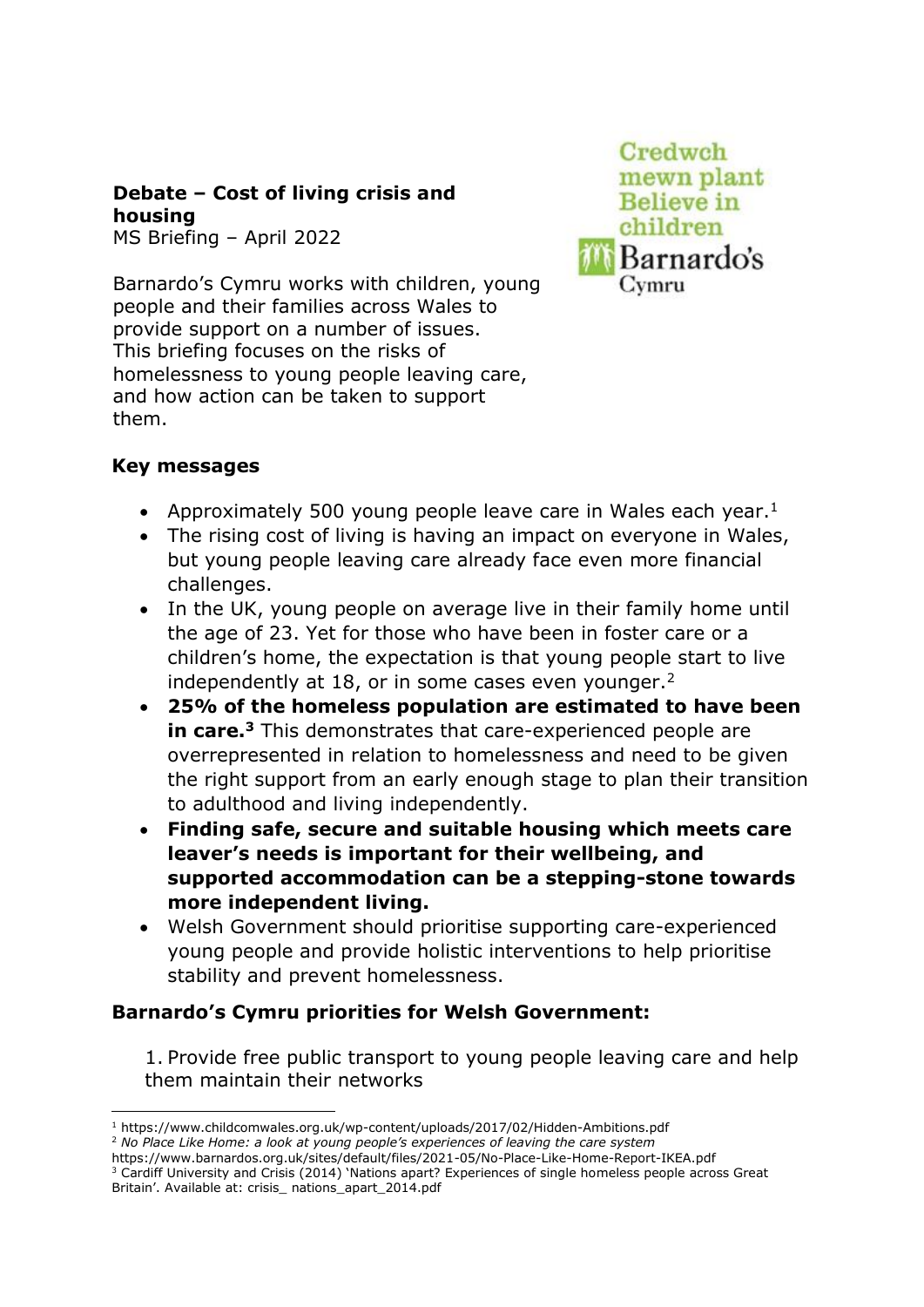Barnardo's Cymru recommends that, given the higher risk of homelessness for care leavers, this group of young people be given free bus and train travel up until the age of 25. This has the potential to make housing placements more successful as care leavers often report feeling isolated if they are removed from their support networks when they are offered housing away from their current area. By moving care leavers out of area, a financial barrier is created to maintaining a person's wellbeing, as the financial cost of public transport is often cited by children and young people within Barnardo's Cymru services as prohibitive.

Welsh Government should be seeking to remove these barriers at every opportunity and look for solutions that are not always primarily housingbased to help ensure that housing placements are as successful as possible. This should form part of a well-rounded care leavers offer, which supports every part of their life as they transition to adulthood.

2. Ensure that sustainable housing for care leavers is fundamental to the basic income pilot

Barnardo's Cymru welcomes Welsh Government's pilot of basic income for care leavers, but some questions, many of which are related to sustainable housing, need to be addressed.

Young people leaving care often access semi-independent accommodation – often flats in a complex where a young person has their own, independent space but has access to significant support to help make the transition to living independently.

These flats are expensive to run and as such the rent can be high. For many young people leaving care this would be paid directly to landlords via housing benefit. Young people taking part in the basic income pilot will have reduced benefits as a result of their income.

It is Barnardo's Cymru's concern that young people will be disincentivised from using transition accommodation and will be financially pushed towards private rented accommodation, meaning that they miss out on vital support and are potentially at greater risk of exploitation. We would urge Welsh Government to ensure that participants on the pilot are financially supported to access the best possible support and accommodation, and for sustainable accommodation to be at the heart of the pilot.

3. Work with the voluntary sector to plan for a young person to leave care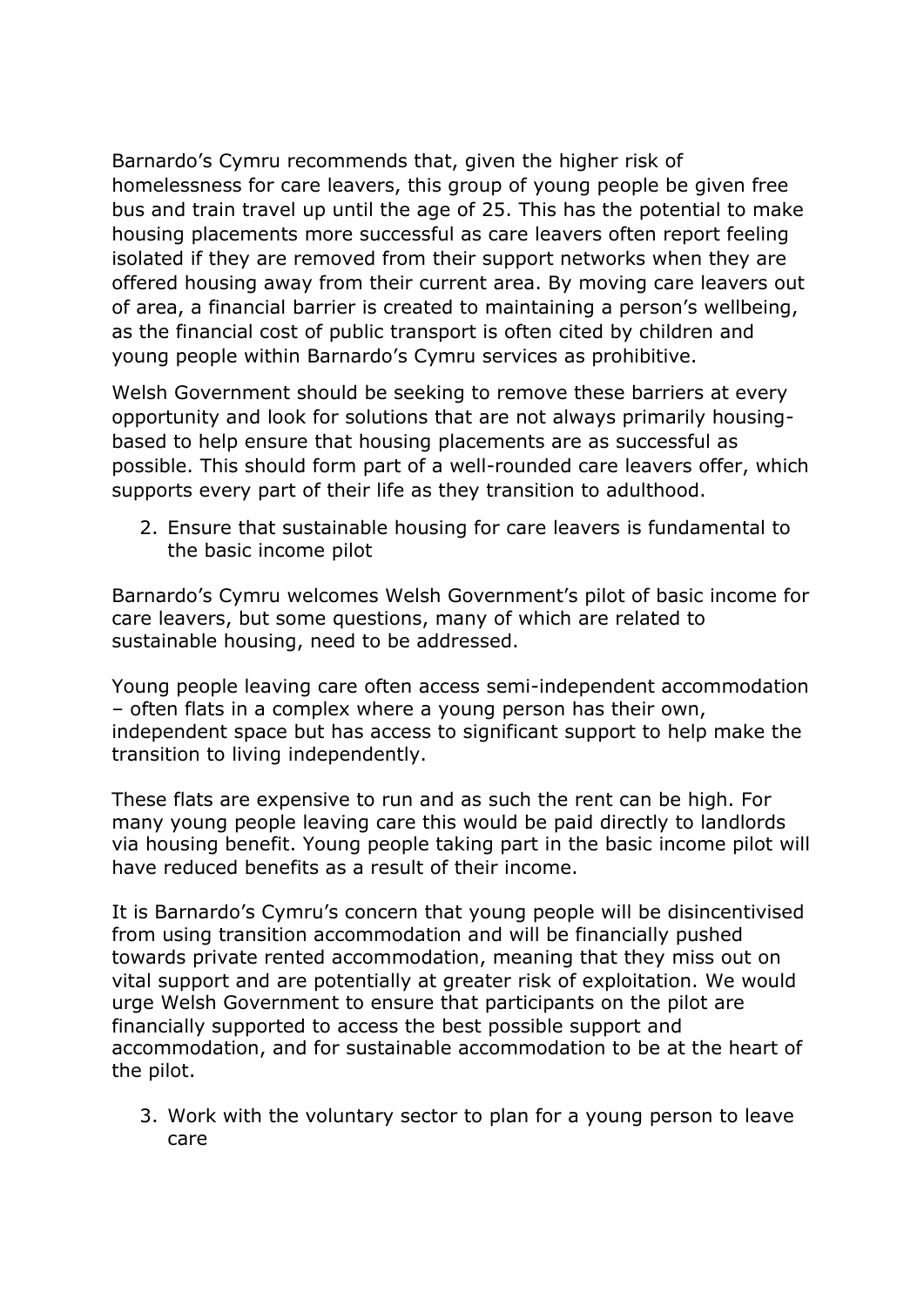In *Hidden Ambitions: Wales' Commitment to Young People Leaving Care,*  the Children's Commissioner for Wales recommended that social services, housing and education all work together in order to plan a young person's move to living independently.<sup>4</sup> However, in the review of these recommendations a year later in 2018, it was still unclear how these services were working together.<sup>5</sup> For young people to have confidence in the service, and for partnership working to be successful, this should be made clearer and the role of the voluntary sector – often a critical part of the support network around a care-experienced young person – should be clearly set out.

It is vital that young people should be involved early in their pathway planning and involved in decision-making.

#### **How is Barnardo's Cymru supporting care-experienced young people in Wales?**

We support care-experienced young people through a range of services across Wales. This includes our personal advisor services for young people leaving care, supported accommodation, mentoring and support with skills and employment.

**[Bays Partnership](https://www.barnardos.org.uk/what-we-do/services/bays-leaving-care-service)** provides the Personal Advisor service in Swansea as well as supported lodgings service, Transition and Training Flats service and Youth Homelessness prevention services which offers support to assist and sustain independent living for young people leaving care in Swansea.

**[Flintshire-based Compass](https://www.barnardos.org.uk/what-we-do/services/compass-housing-advice-service)** offers a collaborative, holistic model of advice and assistance to young people (aged 16-25) to access emergency, short term and longer-term housing options that are secure and sustainable through innovative approaches, which include:

- Ensuring the Housing Advice service is visible and easily accessible
- Provision of outreach housing advice surgeries.
- Supporting young people to access advice in relation to their housing rights

**[Cyfle Care Leavers Service](https://www.barnardos.org.uk/what-we-do/services/cyfle-care-leavers-service)** provides Personal Advisers to act as mentors to young people who are Looked After or Leaving the Care of Denbighshire Education and Children's services aged 16 to 25 years.

### **About Barnardo's Cymru**

Barnardo's Cymru has been working with children, young people, and families in Wales for over 100 years and is one of the largest children's

<sup>4</sup> https://www.childcomwales.org.uk/wp-content/uploads/2017/02/Hidden-Ambitions.pdf

<sup>5</sup> *Hidden Ambitions: One Year On* https://www.childcomwales.org.uk/wp-content/uploads/2018/04/Hidden-Ambitions-A-follow-up-report-on-local-authorities%E2%80%99-progress-and-good-practice-in-supportingcare-leavers.pdf